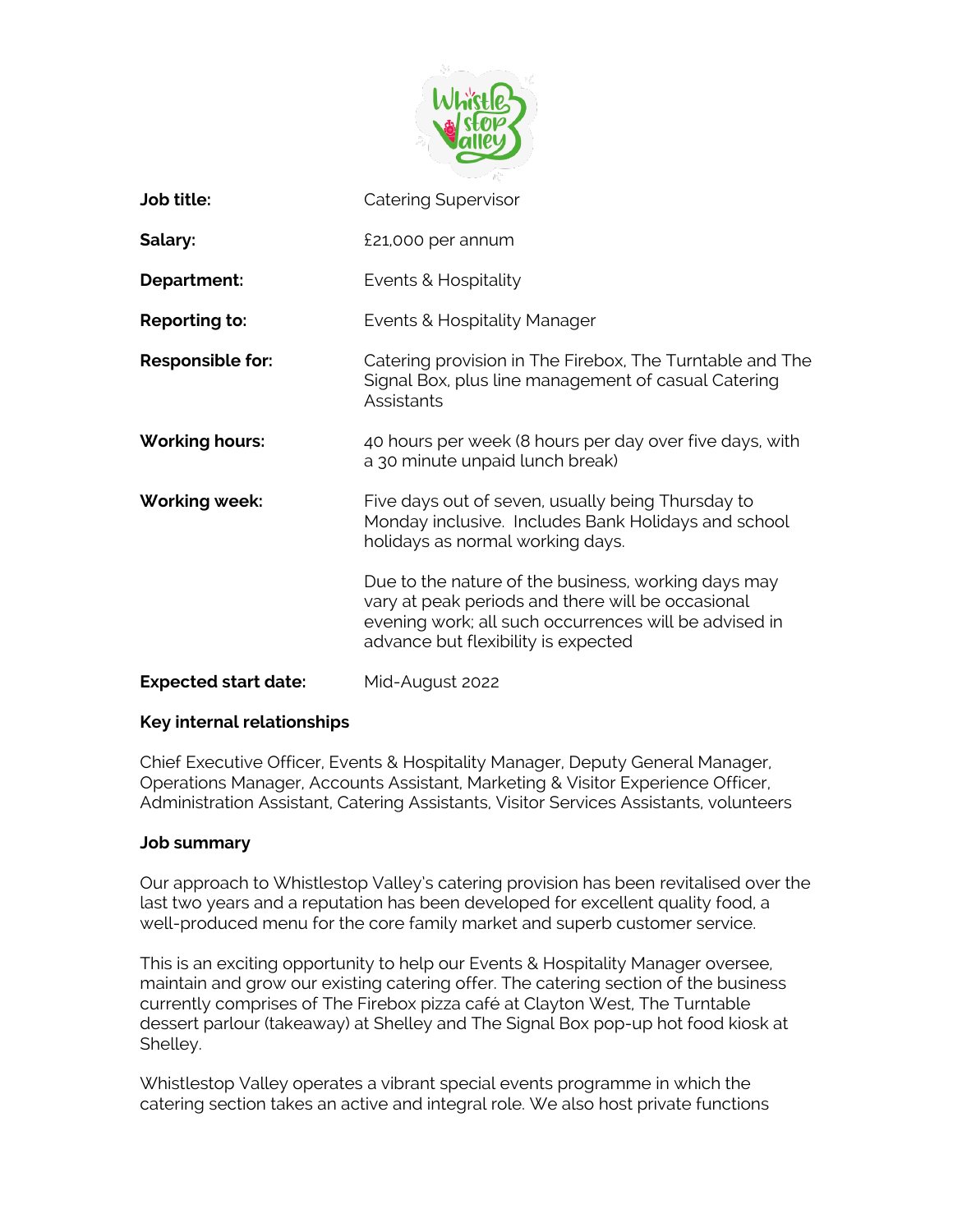

which can include hot or cold food options and have a very popular afternoon tea offering. The catering section also provides food for our children's birthday parties: this is a core task.

Whistlestop Valley currently welcomes in excess of 70,000 visitors per year and this figure is growing year-on-year.

We are looking for a hardworking and enthusiastic person to join us in the role of Catering Supervisor. The successful applicant will be passionate about food, with first-class customer service skills and the ability to maintain the highest food safety and hygiene standards to enable us to comply with current legislation. Our Catering Supervisor will have the ability to oversee, motivate and supervise our front-of-house and back-of-house catering team, ensuring that the areas are staffed efficiently and everyone is performing fully in their roles whilst delivering a first-rate customer experience.

Previous experience of working in a fast-paced café/restaurant/hospitality setting is essential, along with previous experience in a supervisory role.

### **Key responsibilities:**

- − Overseeing and managing the daily running of Whistlestop Valley's catering outlets which includes The Firebox, The Turntable and The Signal Box and to supervise the event catering provision and afternoon teas
- − Ensuring all the team are completing all the tasks correctly and in a timely fashion
- − Provide the highest standard of customer care and ensure these standards are maintained throughout the catering section
- − Ensure that customers experience excellent catering standards and that complaints are handled in accordance with our processes
- − Maintaining service delivery to minimise customer complaints
- − Ensure all catering staff are trained in the highest standards of customer care, selling skills and have a good knowledge of the business and local area
- − Maintain effective communication ensuring personal development and team spirit
- − Observing and making yourself aware of what is happening across the catering area and the attraction as a whole
- − Delegating various tasks to the team, as well as contributing and supporting the team with tasks (it's all hands on deck!)
- − Train, motivate, develop and manage catering staff to appropriate standards
- − Undertake induction and training and ensuring proper records are kept
- − Alongside the Events & Hospitality Manager, develop, source and enhance the traditional, seasonal and local content of the menus to ensure the highest standard of food quality and presentation
- − Supporting the Events & Hospitality Manager when needed and required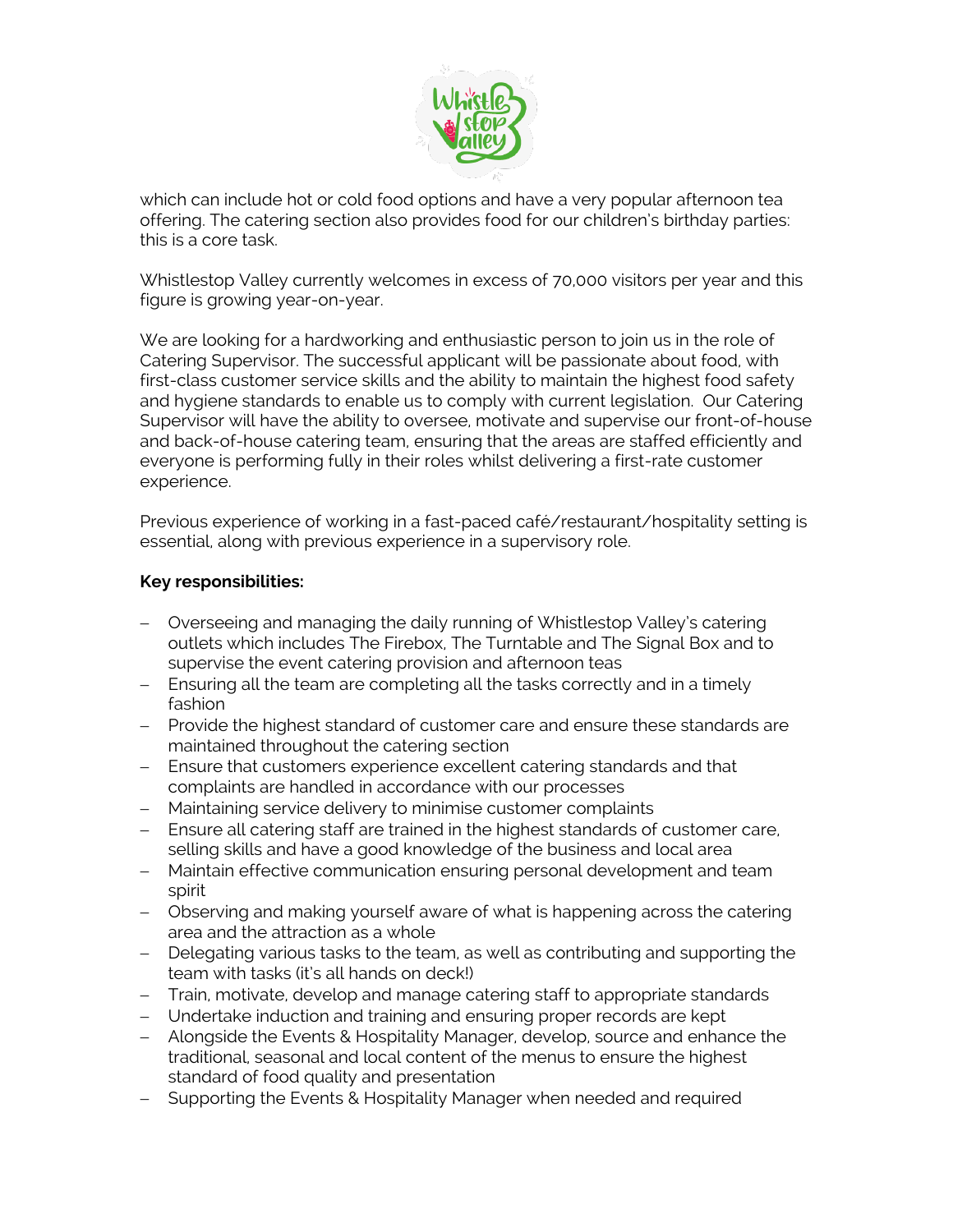

- − Motivating the team and supporting them with solutions to deal with most issues where possible but to always keep the Events & Hospitality Manager or Duty Manager informed to be able to support at all times
- − Alongside the Events & Hospitality Manager, control the purchase and ordering of all catering and cleaning related items in line with buying policies and budget constraints
- − Maintain adequate stock levels to meet the demands of the visitors
- − Assisting the Events & Hospitality Manager with rotas, holidays, sickness and lateness. To be able to deal with each area confidently and autonomously
- − Ensuring all tills are taken off and accounting for any known discrepancies, informing the Duty Manager
- − Monitor wastage
- − Deliver an efficient catering service with emphasis on promptness, efficiency and quality
- − Take an active role preparing, cooking and serving food and drinks
- − Prepare catering staff rosters to ensure full coverage and efficiency
- − To ensure correct cash handling procedures
- − Provide catering to support the events programme
- − Provide catering for private functions held at Whistlestop Valley
- − Maintain the highest standards of food hygiene and health and safety for all who work in or visit the catering facilities in accordance with current legislation
- − Follow food safety procedures in line with current Food Standards Agency policies
- − Follow COSHH procedures
- − Report accidents and fill in accident report book
- − Ensure all equipment is used safely and staff are trained in its safe use
- − To attend training courses when required
- − To assist with the implementation and delivery of the company's special events programme.
- − Liaison with colleagues working in other sections of the company's business
- − Demonstrate a willingness to work as part of a team to deliver a first-rate visitor experience
- − Protect the excellent reputation of Whistlestop Valley
- − Alongside the Events & Hospitality Manager, order and control stocks of cleaning materials
- − To perform any other duties that may be necessary to allow Whistlestop Valley to function successfully as a visitor attraction